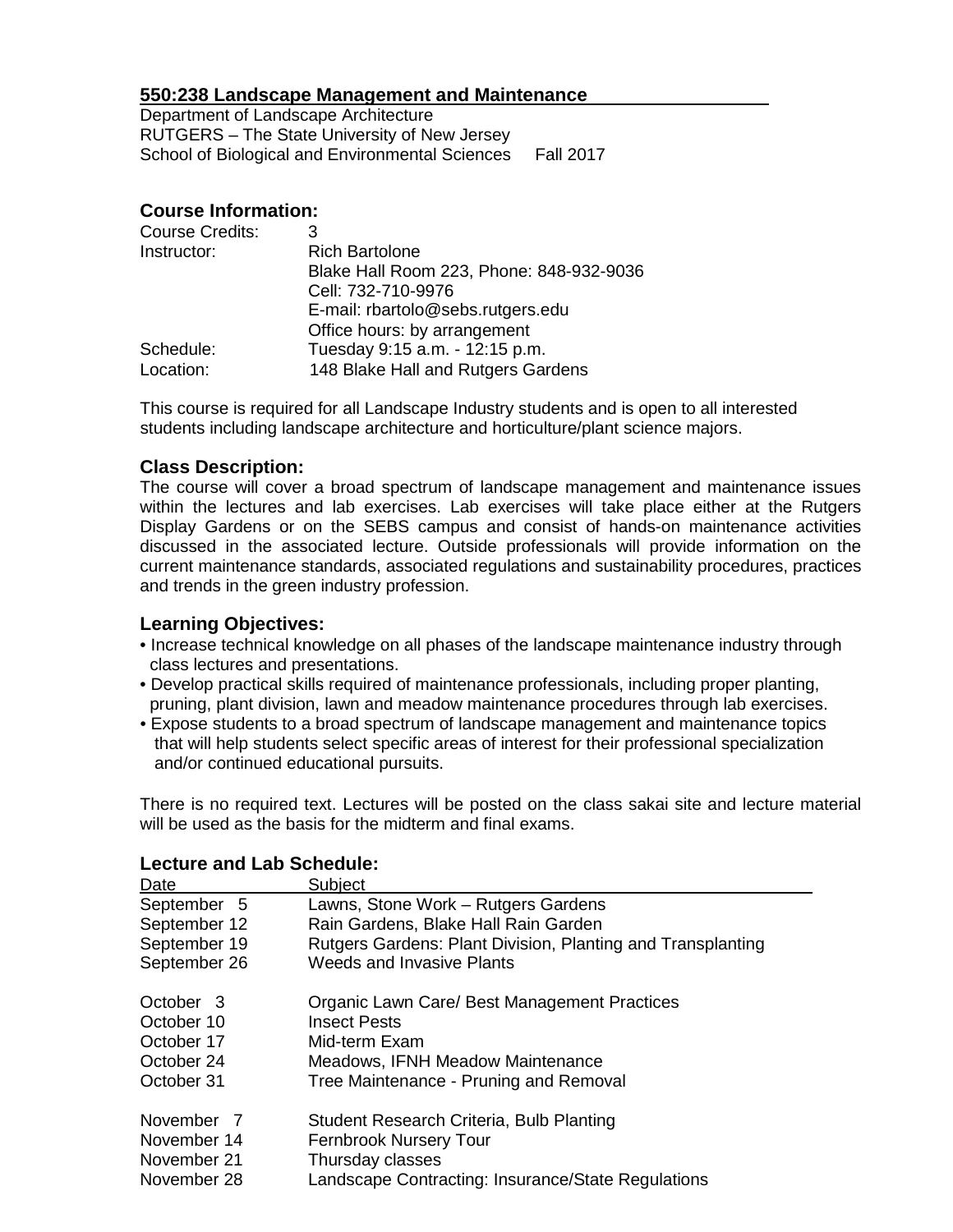December 5 Winter Injury<br>December 12 Student Rese **Student Research Presentations** December 19 Final Exam 9:30 a.m. to 11:00 a.m.

Fernbrook Nursery, Chesterfield, NJ. Directions: NJ Turnpike, Exit 7 to Route 206 North. At second traffic light, turn right onto Route 545. Go 3 miles — Fernbrook is on the right.

#### **Attendance:**

The Department of Landscape Architecture requires attendance in all of its classes. The individual's development as a landscape architect/landscape industry student is largely dependent upon two aspects of education. First is the exposure to and assimilation of a body of information which relates to the field.

Second is the application of this knowledge through lab assignments and problem‐solving skills developed through critiques, reviews and interactions during each assignment. The Rutgers Landscape Architecture/Landscape Industry curriculum is designed to develop both areas. Attendance and participation in all lectures and labs are essential if the student is to achieve his/her maximum potential. **More than three unexcused absences will result in a step reduction in your semester grade. Each additional three absences will result in another step reduction.** A minimum level of participation is defined as being in attendance for the entire duration of a class session. It is the student's responsibility to be in attendance at all required classes and all personal plans should be made in accordance with the schedule. Students on academic probation have no allowable unexcused absences. Your attendance at lectures, labs and field trips is mandatory for the entire duration of the session.

# **Assignment of Grades:**

The final grades will be based on the following: Mid-term: 35%, Final: 35%, Lab Activities: 20%, Research Paper and Presentation 10%.

#### **Grade Guideline:**

**A** (90-100): Outstanding –not only fulfilling the requirements, but also going beyond the initial expectations of the class. Demonstrate a superior grasp of the subject matter. **B** (80 ˂ 90): Very Good – demonstrate a solid grasp of the material. The lab and in‐class performance reveals a solid understanding of the issues.

**C** (70 ˂ 80): Acceptable –moderate ability to grasp concepts and theories of the class, producing work that, while basically adequate, is not in any way exceptional. Display only a basic familiarity with the relevant class information and techniques.

**D (**60 ˂ 70): Unacceptable – a very minimal understanding of the fundamental nature of the class with a performance that does not adequately express an understanding of the course material or techniques.

**F** (< 60): Failure – The student has demonstrated a lack of understanding or familiarity with course concepts and materials. Class performance has been inadequate, often the result of limited effort and poor attendance.

# **Use of Facilities:**

Lecture and lab work cannot be taught without reliable facilities. But your use of the facilities is dependent upon responsible use with particular regard to the clearly established rules about their use as specified in the student handbook:

http://landarch.rutgers.edu/current\_students/student%20handbook/StudentHandbook\_w eb\_SectI.pdf. These rules cover access to Blake Hall, vandalism, table assignments, personalization of workspace, smoking and drinking, use of the lockers, access to the reference collection, and basic rules governing the use of the computer lab. Failure to observe rules may result in loss of access.